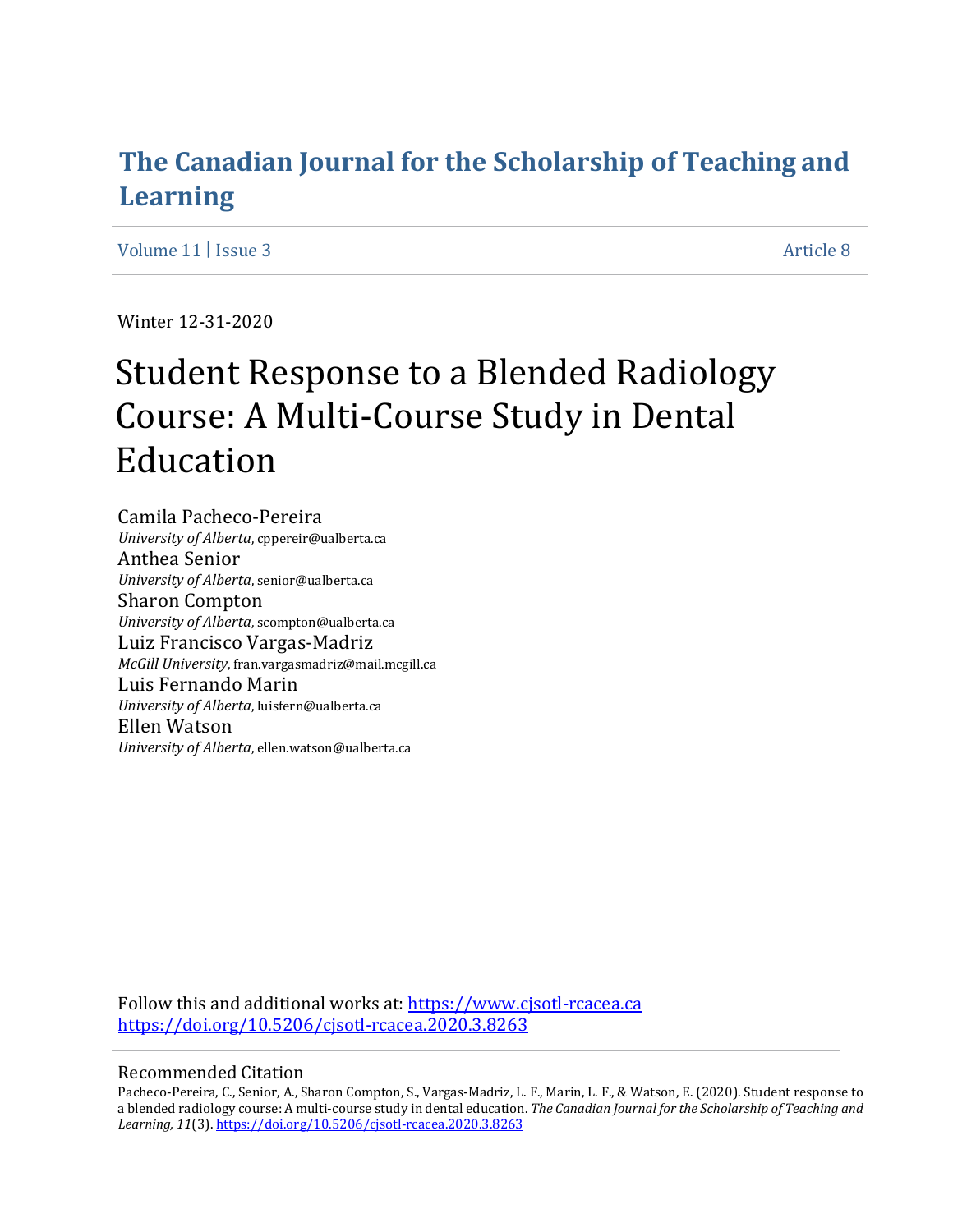# Student Response to a Blended Radiology Course: A Multi-Course Study in Dental Education

# **Abstract**

Universities around the world are increasingly moving towards blended learning models to engage their 21st century learners (Alammary et al., 2014; Brenard et al., 2014; Tandoh et al., 2014). However, students' engagement and satisfaction with blended learning in dental education remain understudied. To address this gap, this study examines the effects of a blended learning approach on students' satisfaction and engagement within dental hygiene and dentistry oral radiology courses. Thirty-five students participated in a survey designed to measure two main constructs: student engagement (per Fredericks et al., 2005) and student satisfaction (per Owston et al., 2013) with the addition of one student providing interview data on each of these constructs. It was found that students were generally satisfied (67%) with the blended learning course format with 65% of students expressing a preference for the blended format. This finding was complemented by students' also expressing that they were emotionally engaged (70% engagement score), cognitively engaged (69% engagement score), and behaviourally engaged (61% engagement score). These findings suggest that blended learning may be of benefit to the engagement and satisfaction of dental students' learning the interpretation of dental radiographs.

Dans le monde entier, les universités s'orientent de plus en plus vers les modèles d'apprentissage hybride pour engager leurs apprenants et leurs apprenantes du 21e siècle (Alammary et al, 2014; Brenard et al, 2014; Tandoh et al, 2014). Toutefois, l'engagement et la satisfaction des étudiants et des étudiantes avec l'apprentissage hybride en enseignement dentaire est encore peu étudié. Pour combler cette lacune, cette étude examine les effets d'une approche d'apprentissage hybride sur la satisfaction et l'engagement des étudiants et des étudiantes dans des cours d'hygiène dentaire et de dentisterie radiologie buccale. Trente-cinq étudiants et étudiantes ont participé à une enquête conçue pour mesurer deux concepts principaux : l'engagement des étudiants et des étudiantes (Fredericks et al, 2005) et la satisfaction des étudiants et des étudiantes (Owston et al, 2013) avec l'addition d'un étudiant qui a fourni des données d'entrevues sur chacun de ces concepts. On a constaté que les étudiants et les étudiantes étaient généralement satisfaits (67 %) avec le format d'apprentissage hybride du cours et que 65 % d'entre eux ont déclaré qu'ils préféraient le format d'apprentissage hybride. Les résultats ont également indiqué que les étudiants et les étudiantes avaient déclaré être engagés émotionnellement (70 %), engagés de manière cognitive (69 %) et engagés sur le plan comportemental (61 %). Ces résultats suggèrent que l'apprentissage hybride pourrait être bénéfique pour l'engagement et la satisfaction des étudiants et des étudiantes en dentisterie qui étudient l'interprétation de radiographies dentaires.

# **Keywords**

blended learning, oral radiology, dental education, dentistry, dental hygiene; apprentissage hybride, radiologie buccale, enseignement dentaire, dentisterie, hygiène dentaire

# **Cover Page Footnote**

Support for the initiative was possible through the University of Alberta Provost's Digital Learning Committee Blended Learning Awards which provided funding and educational development support for the blended learning initiative at the DDS and DH Oral Radiology courses.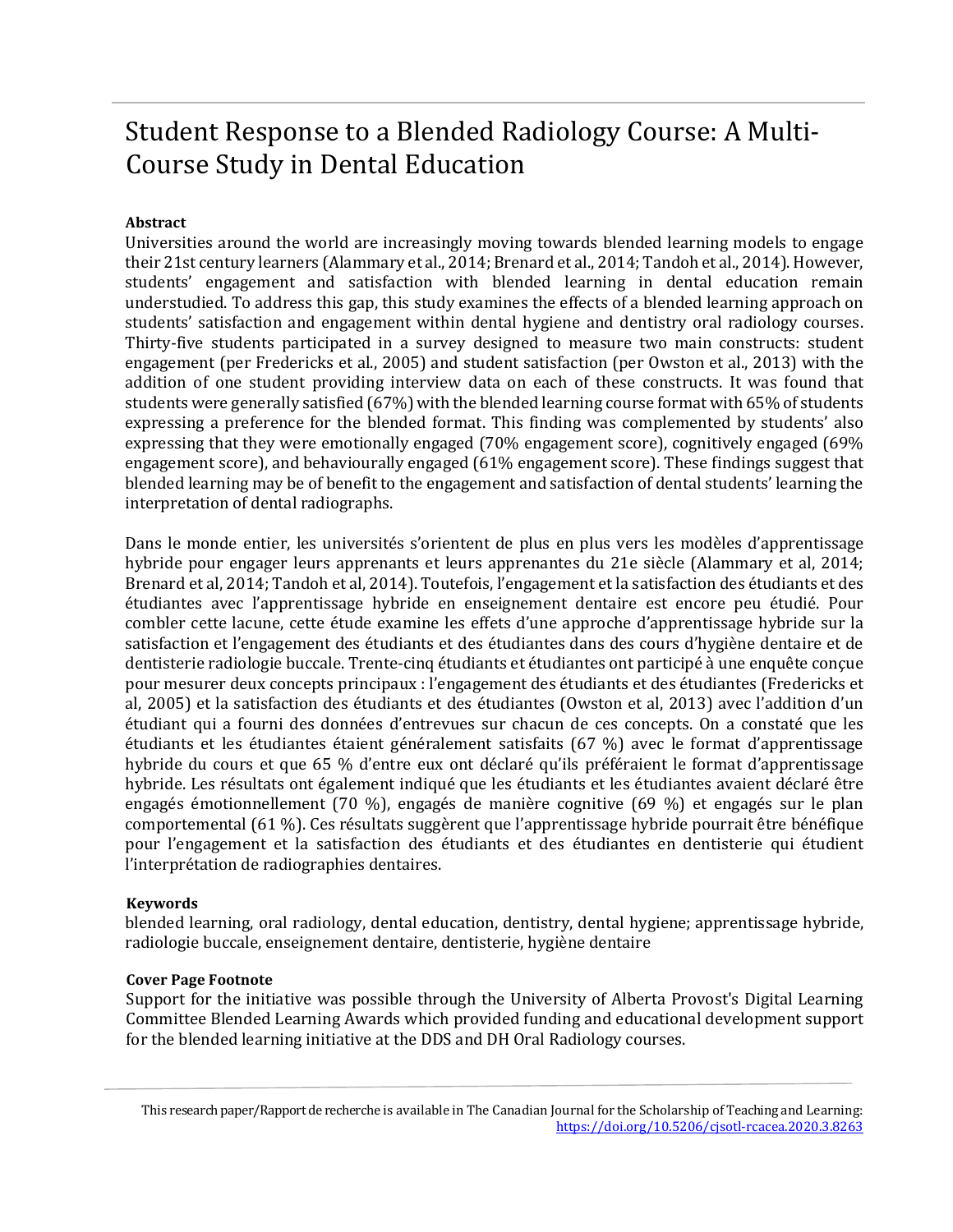The University of Alberta Centre for Teaching and Learning offers targeted funding to support the implementation of blended learning across its campus. Funding was awarded to this team of instructors to transform foundational undergraduate courses into a blended learning format for the purposes of improving student engagement and satisfaction. In this instructional approach, there is a fusion between traditional face-to-face instructional time and online learning (Alammary et al., 2014; Means et al., 2013). Universities around the world are increasingly moving towards blended instruction because of the opportunities that the model seems to offer with respect to increasing engagement in the classroom (Alammary et al., 2014; Bernard et al., 2014).

Numerous studies have addressed student engagement in blended learning courses (Bates & Galloway, 2012; Henrie et al., 2015; Montgomery et al., 2015; Osgerby, 2013), with a strong focus on ways to improve student achievement and interaction (Alrushiedat & Olfman, 2013; Poon, 2012), or promoting student engagement in the online segment of the course (S.-Y. Lin et al., 2016; Moskal et al., 2015; Tomas et al., 2015). There is also a staggering amount of research devoted to student satisfaction in blended learning environments in the post-secondary contexts such as Business and Arts education (Hernández Nanclares & Pérez Rodríguez, 2016; Lin et al., 2016; Umek et al., 2015), yet, the literature investigating satisfaction with blended learning in dental hygiene and dentistry education is lacking.

Blended learning connects online learning, assigned outside class time to the traditional inclass learning experiences (Garrison & Vaughan, 2008). Recently, it has been shown that blended learning can increase dental hygiene (DH) and dentistry (DDS) students' confidence in oral image interpretation by offering a learning environment that integrates multiple radiographic case-based studies, student-instructor discussion, online activities, and clinical translation guidance (Gianoni-Capenakas et al., 2019; Pacheco-Pereira et al., 2018). However, students' engagement and satisfaction with blended learning in DH and DDS remain understudied. Hence, this study aimed to fill this research gap by investigating students' engagement and satisfaction in DH and DH/DDS courses.

#### **Theoretical Background**

In order to explore student engagement in these various blended learning courses, this study distinguished types of engagement using three different levels: behavioural, emotional and cognitive engagement (Fredricks et al., 2005). Behavioural engagement refers to course participation and includes all the academic, social, and extracurricular activities that are considered critical for achieving positive academic outcomes, such as asking clarifying questions about the materials if needed, being able to pay attention, following the course schedule consistently, and completing the assignments. Emotional engagement is concerned with the various reactions to instructors, classmates, or institution that are supposed to influence willingness to complete the different activities, like thinking the amount and quality of interaction with both instructors and classmates is appropriate, valuing the relationships built with peers, and generally enjoying taking the course. The cognitive dimension refers to student investment and their readiness to put in the work to understand the complex ideas in the course and to master the skills that are being taught, for example by going back to the course materials or asking themselves questions to make sure they understood, reading extra materials to learn more about the concepts taken up in the course, and thinking the course has helped to improve their understanding of key concepts and skills. Using these three definitions, this study asked how students are engaged in a blended learning course on radiology in a DH and DH/DDS course.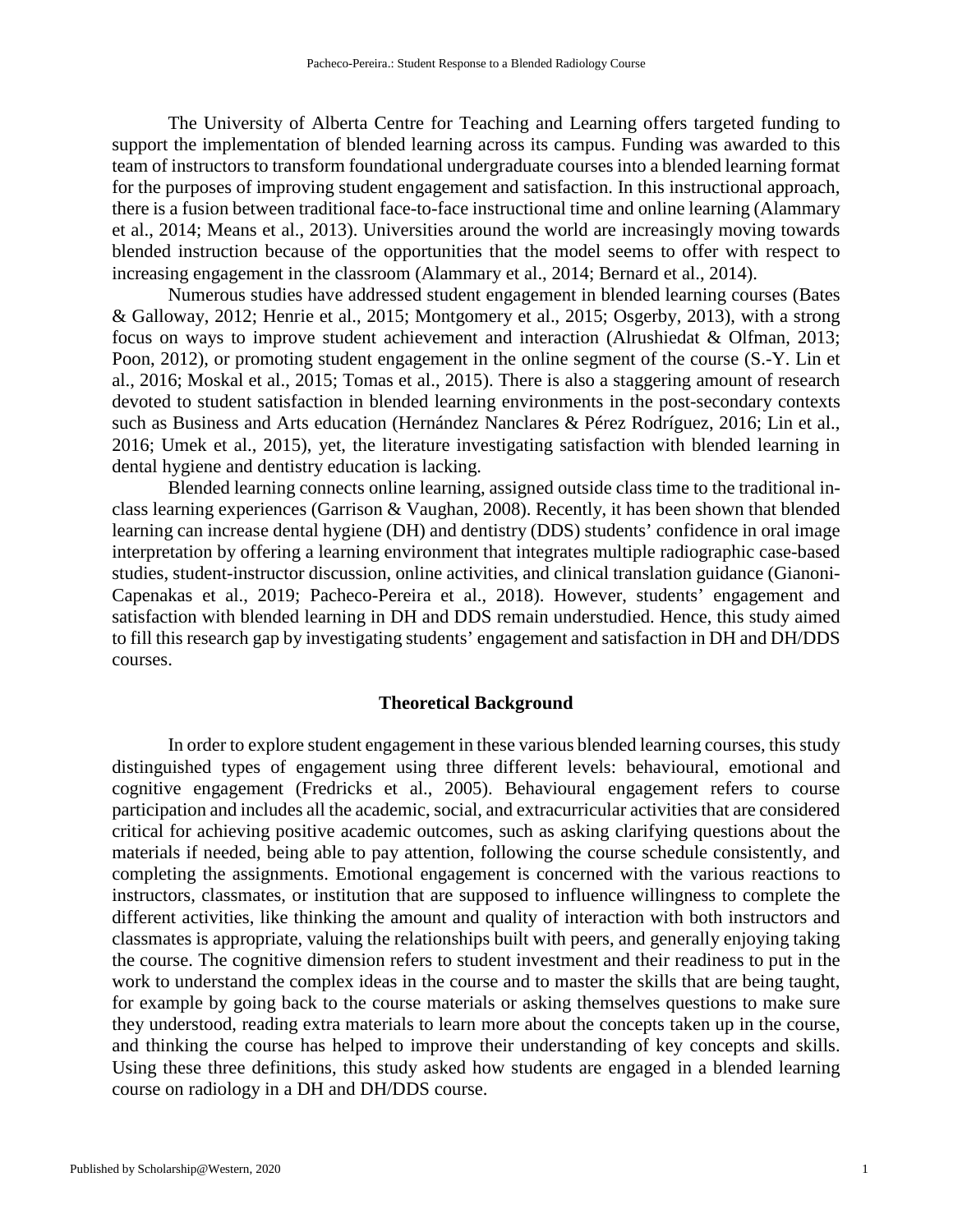Likewise, in this study, student satisfaction encompassed both satisfaction with the course format and preference for blended learning after taking the course (Owston et al., 2013). It was important to assess whether students believed the online and face-to-face (F2F) course components enhanced each other, the web resources were helpful, or if they would take another blended learning course in the future if given the opportunity. Owston and colleagues (2013) mentioned that students in blended courses potentially benefit from the time and spatial flexibility that the model brings for their studies, the broader and easier access to the learning resources, as well as the higher level of autonomy when regulating their learning. Moreover, having both F2F and online components allows students to communicate directly with instructors, receive immediate faculty guidance and support if needed, and get involved with other students in the class (Owston et al., 2013). Given these benefits of blended learning, this study also asked how satisfied are DH and DH/DDS students with their experience in a blended oral radiology course.

The findings of this study contribute to the research base on approaches to developing blended learning courses and their influence on student experience and may be informative to other institutions. Finally, this research seeks to add to the growing bodies of SoTL literature investigating blended learning, student engagement, and student satisfaction by exploring these constructs in a DH and DDS setting.

# **Material and Methods**

The Research Ethics Board at the University of Alberta approved this study, project number 00048272. An observational cross-sectional study using a survey was planned with the purpose of corroborating the way students expressed their satisfaction with and engagement in blended learning courses.

# **Context**

This study used data from two different course contexts. The first course combined DH students and DDS students to learn the basics of radiology. Second year DH students (*n*=42) and first-year DDS students (n=32) participated together in a combined undergraduate course lasting 30 weeks. This pre-clinical theory and laboratory-based oral imaging course deals with the production of x-rays, their interactions with matter, radiation biology and protection, the appearances of normal and abnormal anatomy on radiographs and radiographic techniques including hands-on practice.

In previous iterations of the course, students had shared that they felt underprepared to interpret radiographic images and wanted more practice. As a response to this, new blended learning materials were created to provide students more guided practice outside of class time; this practice was optional for students. Prior to blending this aspect of the DH/DDS course, F2F time was spent primarily with an instructor-led lecture where students were presented with radiographic images and the instructor reviewing each image to explain the pathology. In an effort to move toward student-centered learning, the blended format also required students to watch contentfocused videos (built based on the previously used lectures) prior to coming to the class; F2F time was now focused on the interpretation of radiographic images. In most cases, this meant F2F time was redesigned to integrate discussions of interesting cases (including some unfolding case activities) and group activities focused on radiographic image interpretation. In-class time for this section of the course was reduced from 11 hours to six with approximately 3 hours of pre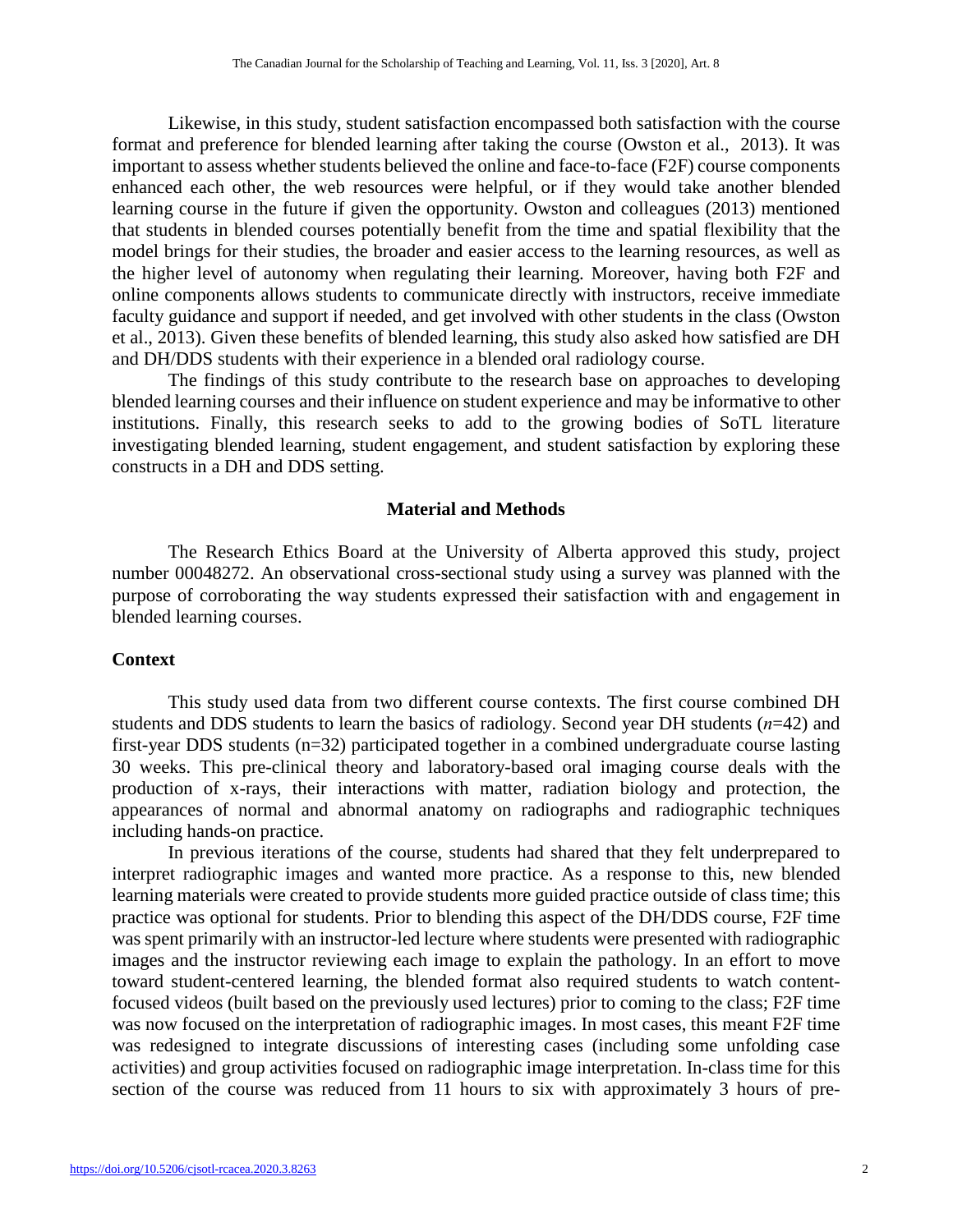lab/classwork to be completed; a ratio of approximately 0.5 hours prep-work for every lecture was expected and another 0.5 hours review. All changes aimed to promote a mix of physical and digital learning.

The second course involved in this study was for third-year DH students (*n*=40). This is a practical course aimed at strengthening DH students' competency in (1) taking intraoral and extraoral radiographic images on mannequins and patients, and (2) interpreting intraoral and extraoral radiographic images. This course was entirely changed to a blended learning format, and blended learning materials were used extensively. The blended learning format consisted of diverse online activities redesigned to review concepts learned in previous courses and laboratories. For example, in previous years, to promote students' competency taking radiographic images students would observe their instructor take bitewing images and then use designated clinic time to practice taking these images; if students were unsure about any step of the process, they had to wait to ask one of their instructors for assistance. In the new, blended format, students viewed videos explaining the techniques and safety used when taking bitewing images prior to coming to the clinic. During their clinic time, these students would then have opportunities to practice taking bitewing images properly and safely on mannequins and their fellow classmates. Should the students need to review any step of the process, they could reference the video at any time, freeing the instructor to assist with more in-depth questions. Students also had shifts in the clinic; when there were no patients, students were able to progress onto the more advanced techniques instead of completing tasks unrelated to their learning. Students no longer had formal lecture time for this course (up to 10 hours in previous years) since this was replaced with blended content; lab and clinical hours remained the same (approximately 13.5 hours) as in previous years.

To promote students' competency in interpreting radiographic images, a blended learning guided-laboratory with pre and post online activities was also developed for this DH course. Students were expected to watch videos that reviewed content from their radiographic imaging course taken the previous year (the DH/DDS course) and complete skill-testing quizzes prior to coming to the laboratory. This ensured students had sufficient review before entering the radiographic image interpretation laboratory. In the past, students had viewed radiographic images entirely on film and viewed with light tables during this laboratory. In blending this course, tablets and digital resources were used and increased the number of radiographs to which the students were exposed as they were not limited by the number of viewing stations. In the laboratory, the instructor was also able to spend time discussing interesting cases with the students instead of focusing on reviewing the basic skills learned the previous years. Laboratory and clinic times were optimized giving the students increased access to and feedback from the radiology faculty and instructors.

These two, year-long radiology courses used online videos and practice activities designed to refresh students' previously learned materials as well as introduce new ideas to be discussed in class. The F2F time in class was rededicated from lecture to case-based learning and increased interaction with different types of radiographic findings.

#### **Participant Recruitment**

At the last session of the Dental Radiography courses, all the third-year DH diploma and first-year DDS students (*n*=114) from the Faculty of Medicine and Dentistry, University of Alberta, Edmonton, Canada were invited to participate in the 57-item survey. During class, one of the research team members (who was not an instructor) described the research and informed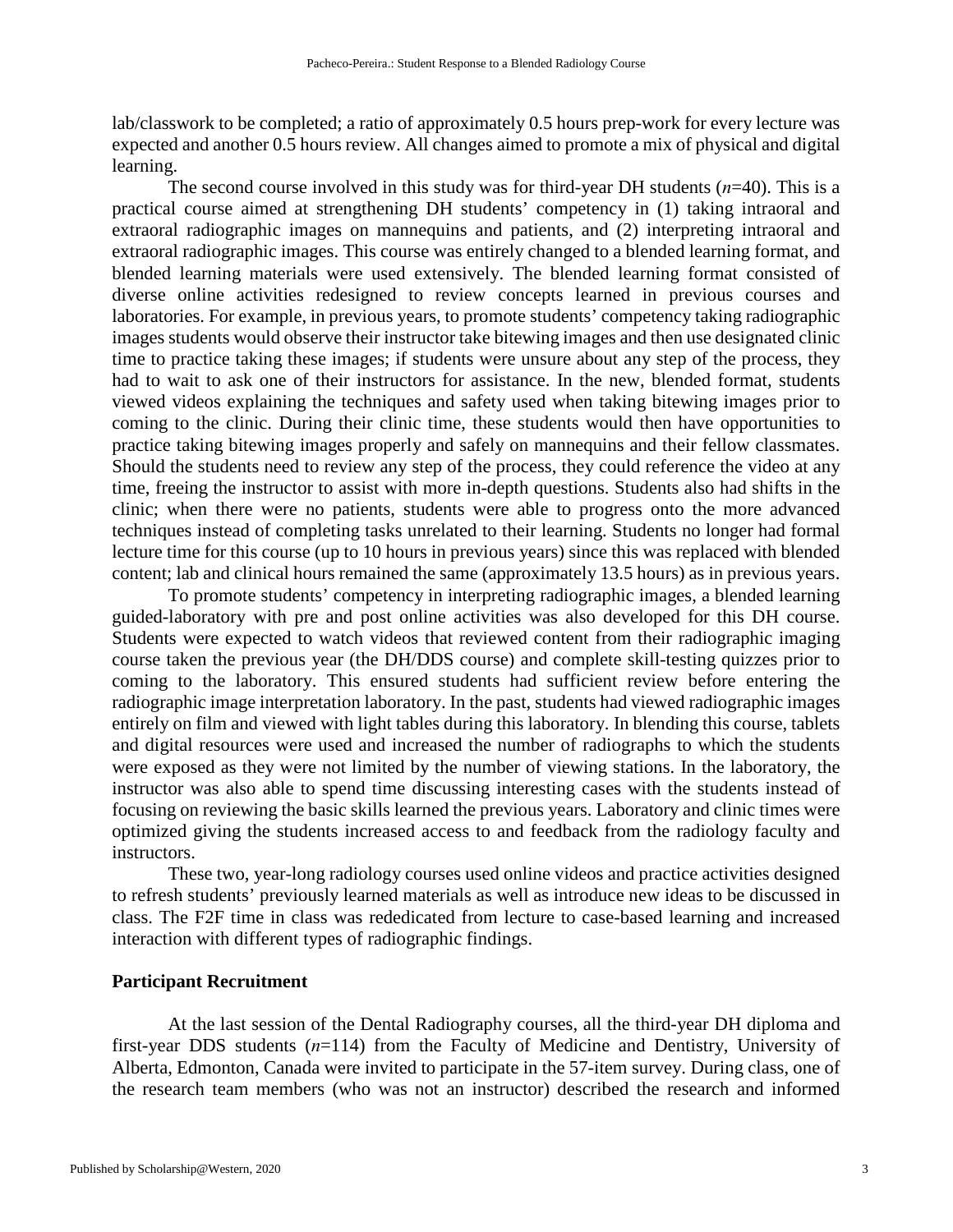students that their participation was completely voluntary, that if they chose to participate their information would always be kept anonymous and confidential, that their instructor(s) would not know whether they had participated and would not see any results until after final course grades had been submitted and approved.

Survey data was collected through a web-based survey system (SurveyMonkey Inc. Palo Alto, CA, United States). Students followed a link available on their course page on the University of Alberta Learning Management System (LMS) using their own devices and outside of class time. Participants responded to demographic questions, evaluated statements related to their reactions to the course, engagement, satisfaction, and preference for F2F, blended, or online coursework. Survey items were developed by the researchers, some were drawn or adapted from Owston and colleagues' survey (2013), and others were inspired by Fredericks and colleagues' (2005) list of behavioral, emotional, and cognitive engagement items.

#### **Statistical Analysis**

Descriptive statistics were produced to observe distributions of students' responses. Kolmogorov-Smirnoff's and Shapiro-Wilk's tests of normality were computed and reported when statistically significant. Pearson's correlations (*r*) for normally distributed variables and Spearman's rank (*Spearman r*) correlations were used to test whether there was a relationship between students' responses to demographic, reaction, engagement, satisfaction, and type of teaching and learning preference. Student satisfaction and engagement scales were formed according to the referenced instruments (Owston et al., 2013; Fredericks et al., 2005) and improved to maximize their measures of internal consistency (*Cronbach alpha, α*). Statistical Package for Social Sciences (SPSS for Windows, version 24.0, IBM, Armonk, NY, USA) was used for statistical analysis.

# **Results**

A total of 35 students completed the survey ( $n = 27$  course 1,  $n = 8$  course 2). As shown in Figure 1, on average, students reported not working at the time of the survey (response  $1, M = 1.3$ ,  $SD = 0.6$ ), having a current overall GPA between 3.7 and 4.0 (response 4,  $M = 3.7$ ,  $SD = 0.5$ ) and taking six or more courses at the time of the course (response 6,  $M = 5.85$ ,  $SD = 0.5$ ). On average, respondents were in their fourth-year at university  $(M = 4, SD = 1.4, min = 1, max = 6+,$  see Figure 1), were women (response 1,  $M = 1.25$ ,  $SD = 0.5$ ), moderately agreed to have "strong time" management skills" ( $M = 3.9$ ,  $SD = 1$ ,  $min = 2$ ,  $max = 5$ ), and strongly agreed being "motivated to succeed"  $(M = 4.6, SD = 0.6, min = 3, max = 5)$ .

#### **Figure 1**



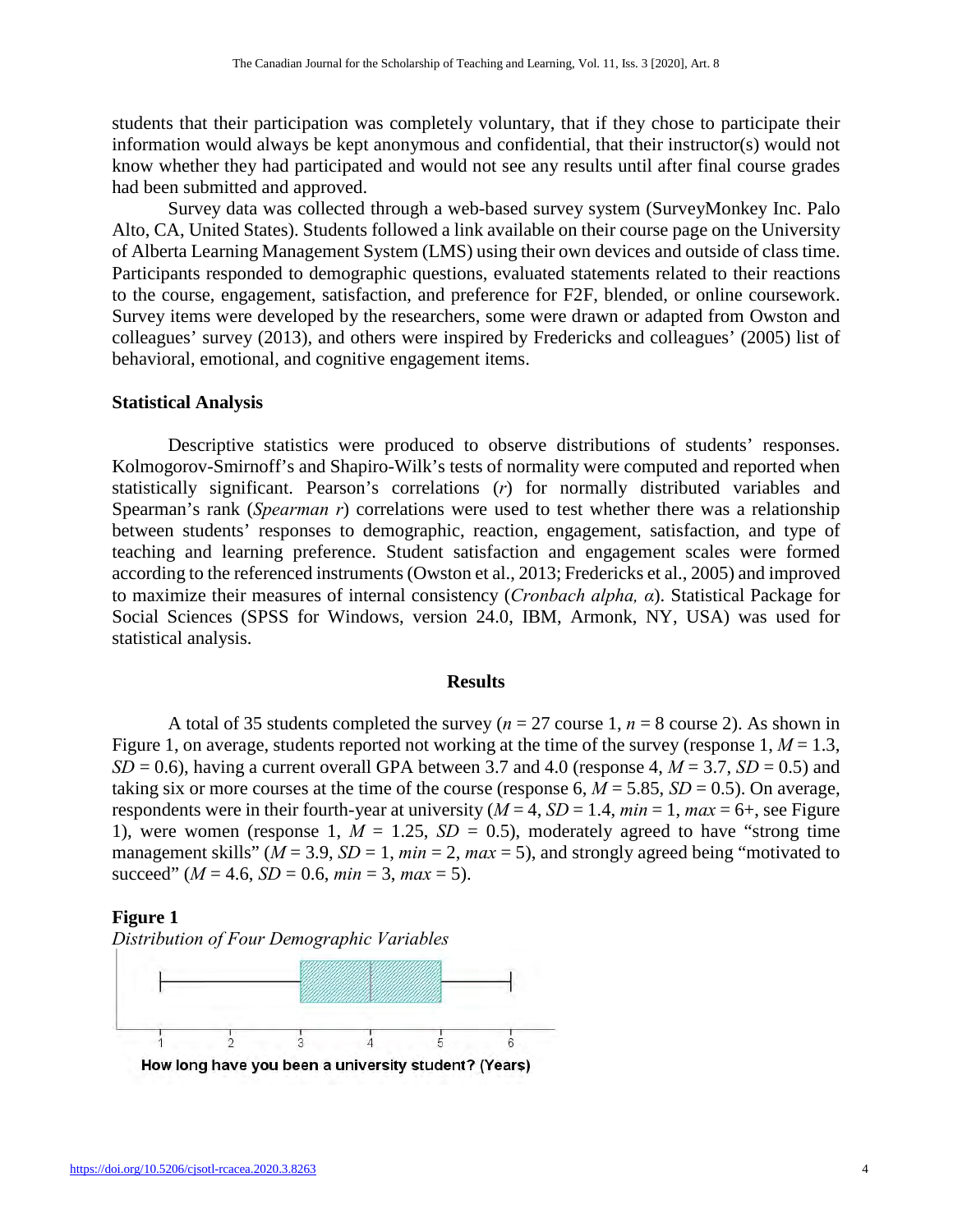

# **Reactions**

Students indicated how often they reacted in certain ways during their course by rating statements from strongly disagree (1) to strongly agree (5). Results for four of these ten statements can be viewed in Figure 2. Among other reactions, on average, students neither agreed nor disagreed with the statement "I was overwhelmed with information and resources" (*M* = 3.1, *SD*   $=$  1) and slightly agreed that "the teacher took [their] perspective into consideration in [their] class"  $(M = 3.5, SD = 0.6)$  and that they "saw the value in the activities"  $(M = 3.6, SD = 0.7)$  or "participated actively (or attempted to)"  $(M = 3.7, SD = 0.7)$ .

# **Figure 2**

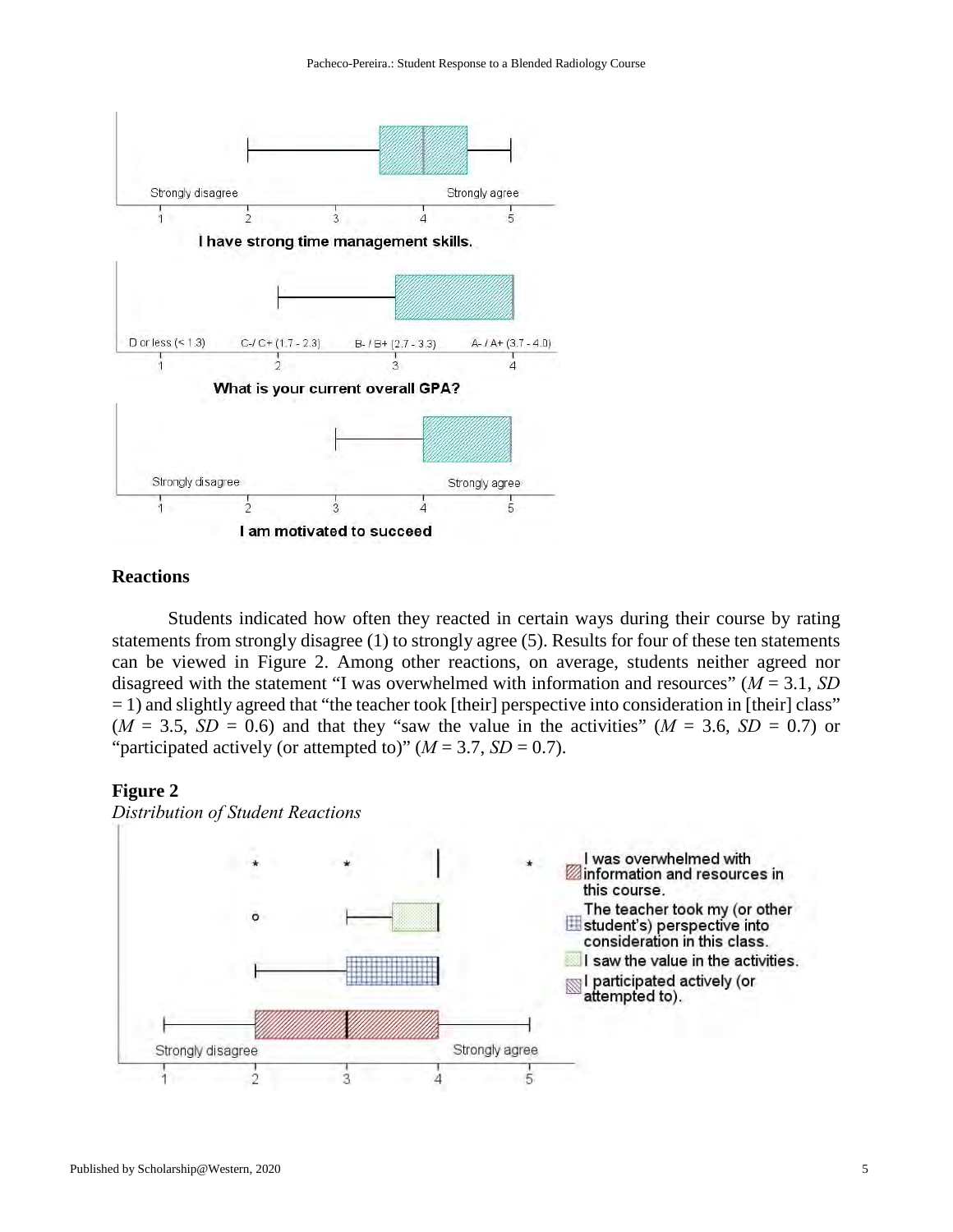# **Engagement and Satisfaction**

Student engagement was measured by 20 items ( $\alpha = 0.83$ ) from Fredericks et al. (2005) scale on the survey used. On average, students slightly agreed having been engaged (*M* = 3.4, *SD*  $= 0.4$ ,  $min = 2.4$ ,  $max = 4.1$ ). Three engagement subscales were also produced (Figure 3): emotional (8 items,  $\alpha = 0.89$ ), cognitive (5 items,  $\alpha = 0.81$ ), and behavioral (4 items,  $\alpha = 0.67$ ). Students neutrally agreed to having been behaviorally engaged ( $M = 3$ ,  $SD = 0.7$ ) and moderately agreed to being cognitively ( $M = 3.6$ ,  $SD = 0.6$ ) and emotionally engaged ( $M = 3.5$ ,  $SD = 0.6$ ).

# **Figure 3**

*Distribution of Student Engagement*



Students' engagement was found to be normally distributed (KS = 0.14, SW = .95, both *p* > .05), but its three subscales failed the Kolmogorov-Smirnov's general test; however, two were normally distributed according to Shapiro-Wilk's more powerful test: emotional engagement (KS  $p = 0.19$ ,  $p = .003$ ; SW = .94,  $p > .05$ ), behavioral engagement (KS = 0.18,  $p = .004$ ; SW = .95,  $p >$ .05), not cognitive engagement (KS = 0.17, *p* = .011; SW = .93, *p* = .024).

# **Figure 4**

*Distribution of Student Outcomes*



Several reaction items reflected students' disengagement (6 items,  $\alpha = 0.79$ ), e.g., not participating or pretending to participate, distracting peers or themselves, or giving activities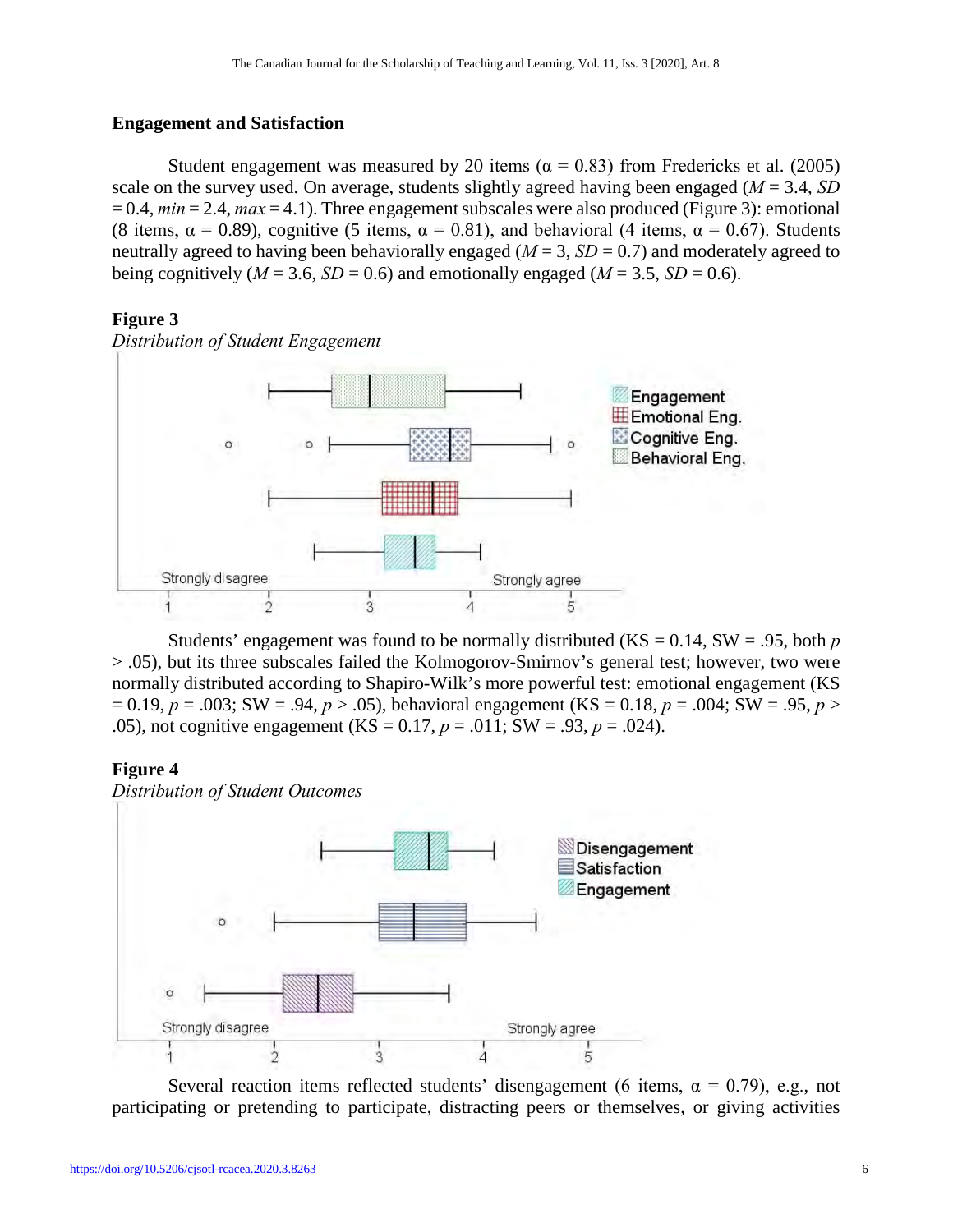minimal effort. Students moderately disagreed to having been disengaged on the average (*M* = 2.4, *SD* = 0.6, *min* = 1, *max* = 3.7). Satisfaction was formed by 7 items ( $\alpha$  = 0.85); Students slightly agreed to having been satisfied ( $M = 3.3$ ,  $SD = 0.6$ ,  $min = 1.5$ ,  $max = 4.5$ ). Students' disengagement  $(KS = 0.11, p > .05, SW = .95, both p > .05)$  and satisfaction  $(KS = 0.13, p > .05; SW = .93, p = .05)$ .033) were found to be normally distributed (Figure 4).

# **Figure 5**



In terms of preference, on average students slightly agreed they would take another blended learning course in the future ( $M = 3.5$ ,  $SD = 0.95$ , Figure 5). When asked if the same course was being offered in different formats ( $M = 1.75$ ,  $SD = 0.7$ , Figure 6), on average most students (50%, answer 2) preferred a blended course with some F2F activities replaced with online activities, with a large group of students preferring an entirely F2F course format (37%, answer 1) and a smaller group preferring an entirely online course format with no F2F class time (12%, answer 3). Similarly, for lectures ( $M = 1.94$ ,  $SD = 0.8$ ), a larger proportion of students indicated preference for a combination of F2F and online lectures (44%, answer 2), followed by students who would only prefer attending lectures F2F (31%, answer 1) and only accessing online videos of lectures (25%, answer 3).

# **Figure 6**



For tutorials and discussions, on average, students indicated preference for a combination of F2F and online tutorials ( $M = 1.78$ ,  $SD = 0.83$ ) or discussions ( $M = 1.75$ ,  $SD = 0.84$ ). However, in both cases the majority of students preferred F2F tutorials (47%, answer 1) and discussions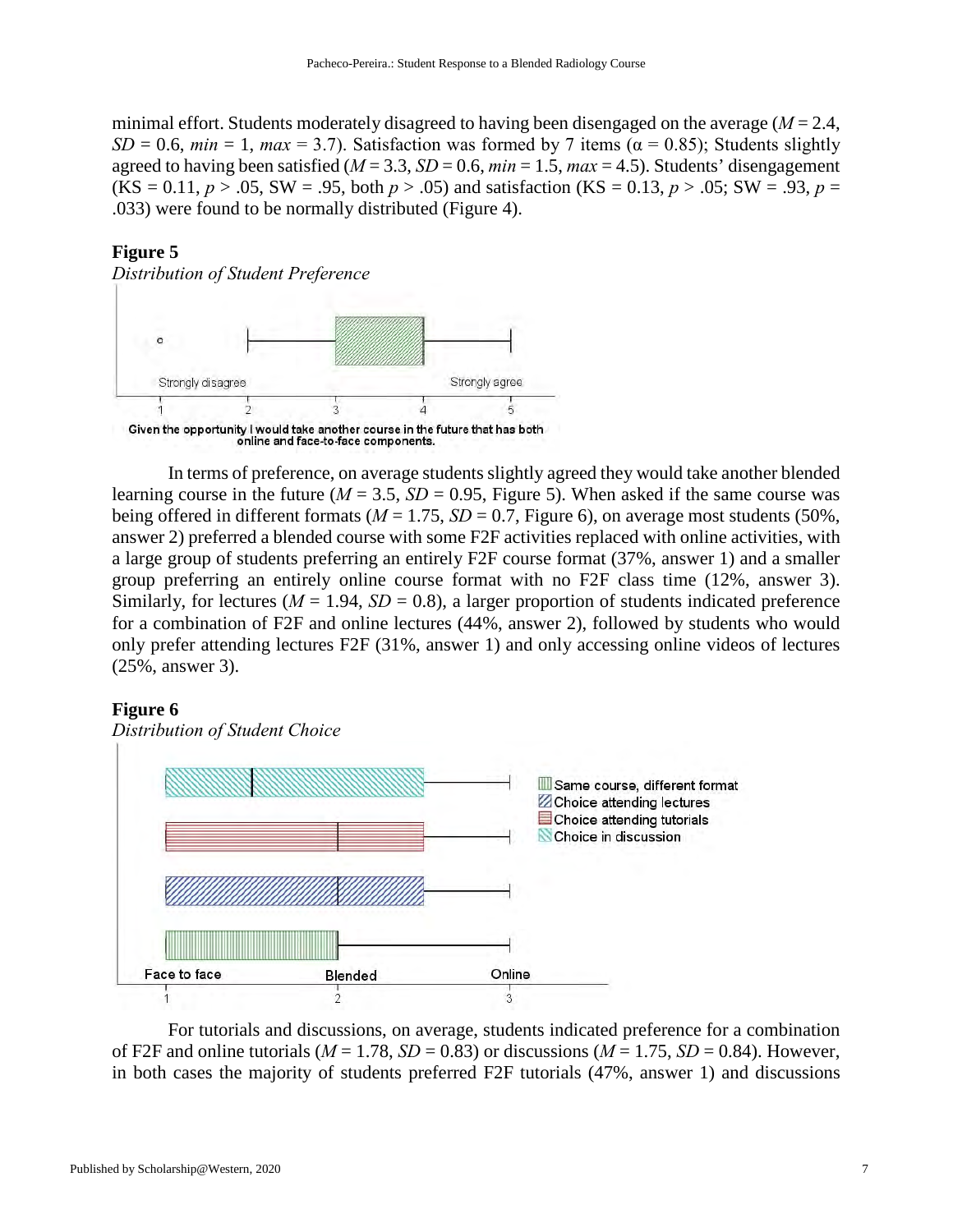(50%, answer 1), followed by blended and online tutorials (28% and 25% respectively) and discussions (25% each).

#### **Associations**

# *Engagement and Satisfaction*

Overall, students who were more engaged were also more likely to be satisfied with the course ( $r = 0.62$ ,  $N = 32$ ,  $p < 0.001$ ). More specifically, students who reported higher levels of emotional ( $r = 0.67$ ,  $N = 32$ ,  $p < 0.001$ ) and behavioral engagement ( $r = 0.45$ ,  $N = 32$ ,  $p < 0.05$ ) were more likely to be satisfied with the course (Figure 7). The relation between satisfaction and cognitive engagement was non-significant (*Spearman*  $r = 0.28$ ,  $N = 32$ ,  $p = 0.126$ ). However, students with higher emotional engagement also tended to be more cognitively engaged (*Spearman*   $r = 0.43, N = 35, p < 0.01$ .

Relationships between students' engagement, satisfaction and key reactions to the course were explored in Table 1. Students who were more engaged (1) also more highly thought the teacher took their perspective into consideration (3), thought the blended components of this course enhanced each other (5), the time used for the activities was beneficial (6), the course LMS site was well organized and easy to navigate (8).

Students who were more highly engaged also enjoyed the activities (4), enjoyed going to class (9), and, given the opportunity, would take another course with blended components (7). Students' satisfaction (2) was also positively related to these student reactions (3 through 9) and was also related to students seeing the value in the activities (10) and perceiving that the web resources in the course were helpful (11).

#### **Figure 7**

*Relationship between Student Engagement and Satisfaction* 



#### *Student Demographics*

Table 2 shows the relationships between student demographics and some other key reactions to course. Students who were more motivated to succeed (12) were less disengaged (*r* =  $-0.44$ ,  $N = 32$ ,  $p < 0.05$ ), less overwhelmed with information and resources (18), less prone to distract peers during the activities (19), give the activities minimal effort (21), and had stronger management skills (13). Students with stronger management skills (13) also had been university students for longer periods of time (14), had higher overall GPAs (15), and were less likely to give minimal effort (21). Students with more years as a university student (14) were also less prone to feel overwhelmed with information and resources (18) and generally participated more in the activities (20).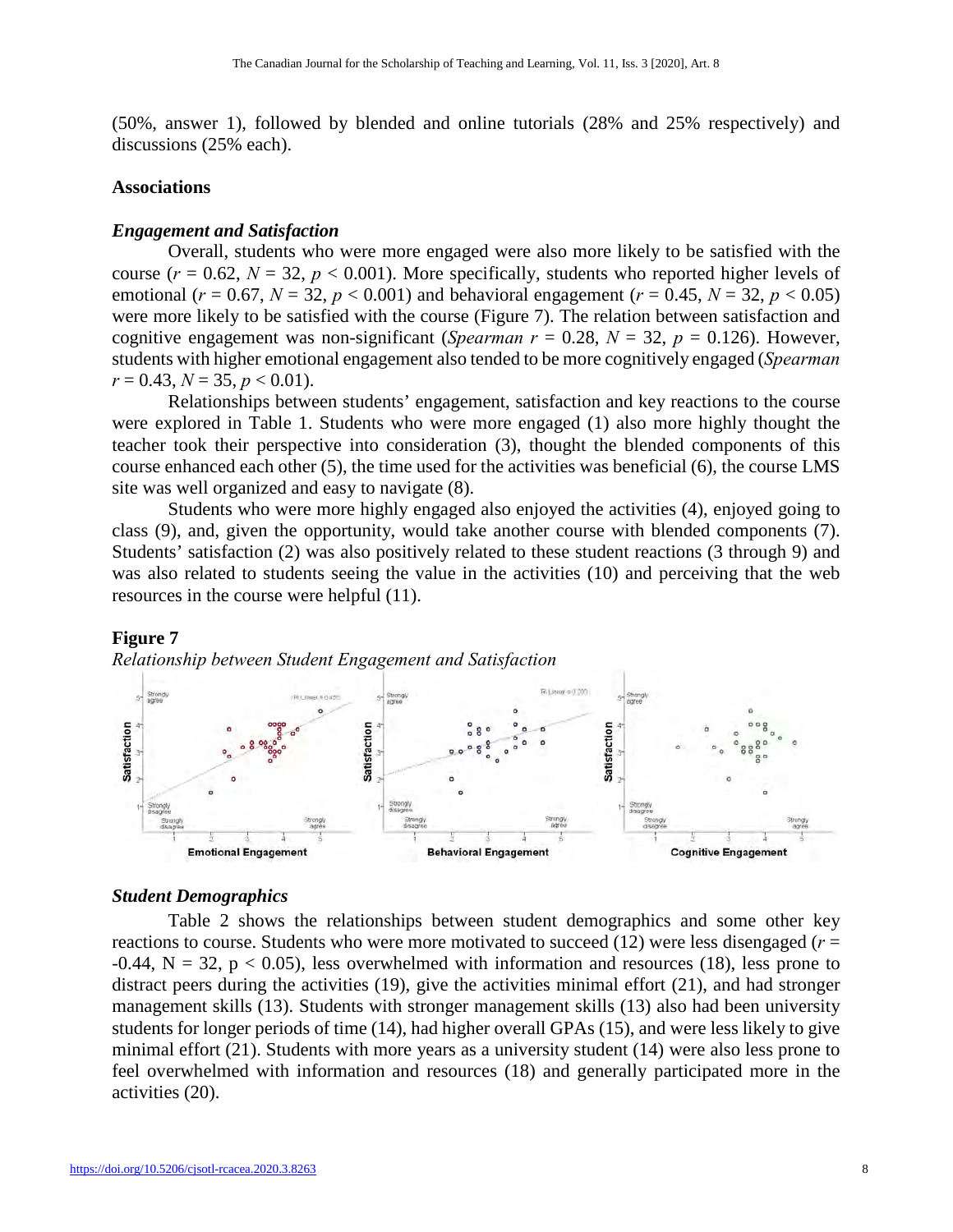| Retationship between Engagement, Satisfaction, and Reactions to the Course |           | 2         | 3         | 4         | 5         | 6         |           | 8         | 9         | 10        | 11        |  |  |
|----------------------------------------------------------------------------|-----------|-----------|-----------|-----------|-----------|-----------|-----------|-----------|-----------|-----------|-----------|--|--|
| <b>Engagement and Satisfaction</b>                                         |           |           |           |           |           |           |           |           |           |           |           |  |  |
| 1. Engagement                                                              |           | $.616***$ | $.600**$  | $.558***$ | $.557***$ | $.529***$ | $.394*$   | $.389*$   | $.384*$   |           |           |  |  |
| 2. Satisfaction                                                            | $.616***$ |           | $.399*$   | $.775***$ | $.664***$ | $.490**$  | $.540**$  | $.688**$  | $.685***$ | $.406*$   | $.524***$ |  |  |
| Reactions to the Course                                                    |           |           |           |           |           |           |           |           |           |           |           |  |  |
| 3. Perspective considered                                                  | $.600**$  | $.399*$   |           | $.405*$   | $.579***$ | $.520**$  |           | $.423*$   |           |           |           |  |  |
| 4. Enjoyed the activities                                                  | $.558***$ | $.775***$ | $.405*$   |           | $.444*$   | $.478***$ | $.606**$  | $.426*$   | $.606**$  | $.402*$   |           |  |  |
| 5. Enhanced each other                                                     | $.557***$ | $.664***$ | $.579***$ | $.444*$   |           | $.682**$  | $.426*$   | $.513***$ |           | $.514***$ | $.440**$  |  |  |
| 6. Time was beneficial                                                     | $.529***$ | $.490**$  | $.520**$  | $.478***$ | $.682**$  |           | $.455***$ | $.411*$   |           | $.542**$  |           |  |  |
| 7. Blended course                                                          | $.394*$   | $.540**$  |           | $.606**$  | $.426*$   | $.455***$ |           |           | $.371*$   |           | $.406*$   |  |  |
| 8. LMS was organized                                                       | $.389*$   | $.688***$ | $.423*$   | $.426*$   | $.513***$ | $.411*$   |           |           |           | $.389*$   | $.339*$   |  |  |
| 9. Enjoyed going to class                                                  | $.384*$   | $.685***$ |           | $.606**$  |           |           | $.371*$   |           |           |           |           |  |  |
| 10. Saw value in activities                                                |           | $.406*$   |           | $.402*$   | $.514***$ | $.542**$  |           | $.389*$   |           |           | $.614***$ |  |  |
| 11. Web resources helpful                                                  |           | $.524***$ |           |           | $.440**$  |           | $.406*$   | $.339*$   |           | $.614***$ |           |  |  |

# **Table 1**  *Relationship between Engagement, Satisfaction, and Reactions to the Course*

\*\* Spearman correlation is significant at the 0.01 level (2-tailed).

\* Spearman correlation is significant at the 0.05 level (2-tailed).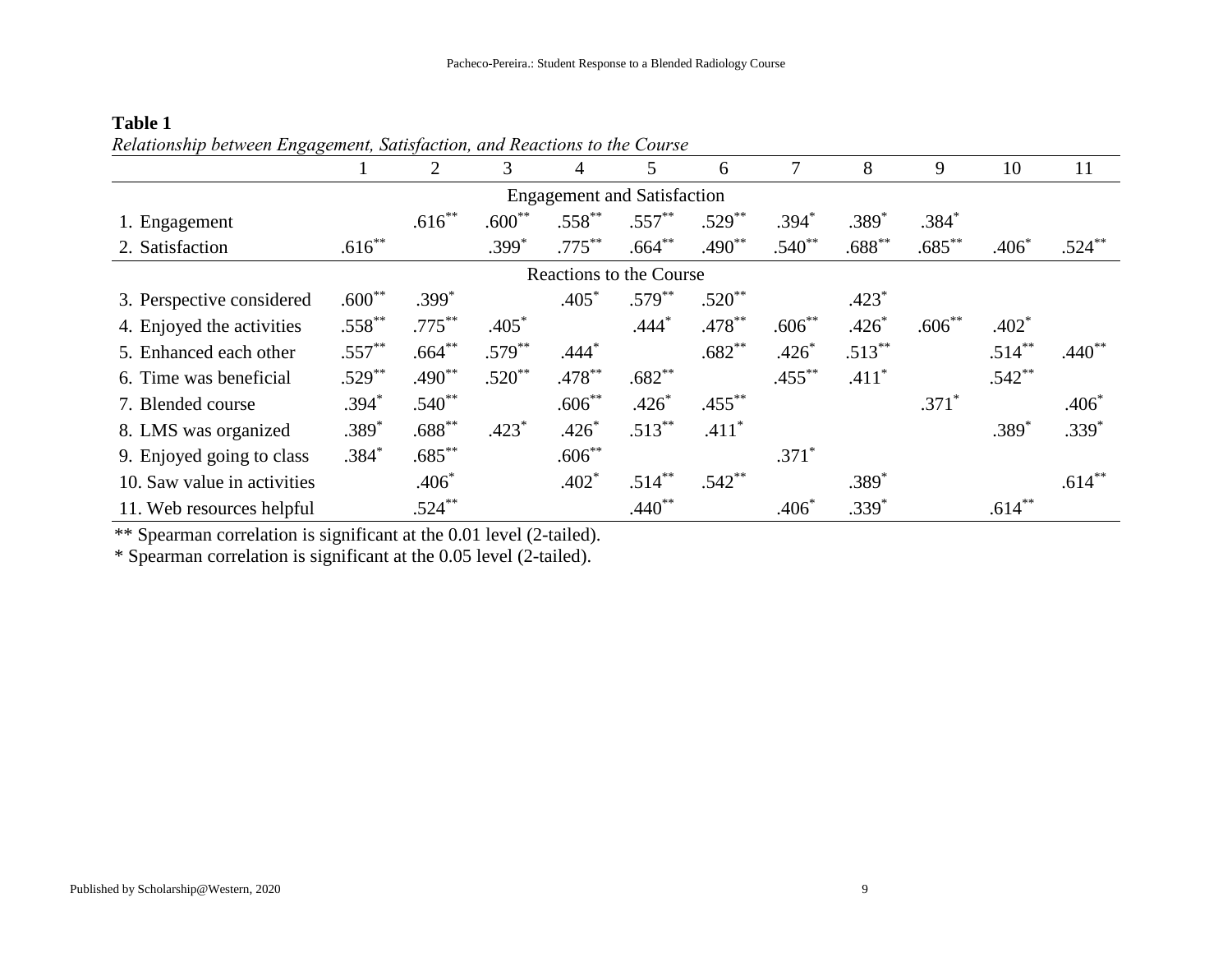|                         |                        | 12                  | 13        | 14         | 15       | 16       | 17       | 18                  | 19        | 20        | 21                   | 22        | 23        | 24        | 25      |
|-------------------------|------------------------|---------------------|-----------|------------|----------|----------|----------|---------------------|-----------|-----------|----------------------|-----------|-----------|-----------|---------|
| Demographics            |                        |                     |           |            |          |          |          |                     |           |           |                      |           |           |           |         |
|                         | 12. Motivated          |                     | $.444***$ |            |          |          |          | $-.344^*$ $-.389^*$ |           |           | $-.475***$           |           |           |           |         |
| 13.                     | Management             | $.444***$           |           | $.422*$    | $.336*$  |          |          |                     |           |           | $-.367*$             |           |           |           |         |
| 14.                     | University student     |                     | $.422*$   |            |          |          |          | $-.436***$          |           | $-.448*$  |                      |           |           |           |         |
| 15.                     | Overall GPA            |                     | $.336*$   |            |          | $-.386*$ |          |                     |           |           | $-.384$ <sup>*</sup> | $.366*$   |           |           |         |
|                         | 16. Hours employed     |                     |           |            | $-.386*$ |          |          |                     |           |           |                      |           |           |           |         |
| 17.                     | Courses taken          |                     |           |            |          |          |          |                     |           |           |                      |           | $-.360^*$ |           |         |
| Reactions to the Course |                        |                     |           |            |          |          |          |                     |           |           |                      |           |           |           |         |
| 18.                     | Overwhelmed            | $-.344*$            |           | $-.436***$ |          |          |          |                     |           | $.477***$ |                      | $-.414*$  |           | $-.630**$ |         |
|                         | 19. Distracted peers   | $-.389*$            |           |            |          |          |          |                     |           |           | $.516***$            |           |           |           |         |
| 20.                     | Did not participate    |                     |           | $-.448*$   |          |          |          | $.477***$           |           |           | $.500**$             |           |           |           | $.355*$ |
|                         | 21. Minimal effort     | $-.475***$ $-.367*$ |           |            | $-.384*$ |          |          |                     | $.516***$ | $.500**$  |                      |           |           |           |         |
| Preference              |                        |                     |           |            |          |          |          |                     |           |           |                      |           |           |           |         |
| 22.                     | Format same course     |                     |           |            | $.366*$  |          |          | $-.414*$            |           |           |                      |           | $.718***$ | $.434*$   |         |
| 23.                     | Format lectures        |                     |           |            |          |          | $-.360*$ |                     |           |           |                      | $.718***$ |           |           |         |
|                         | 24. Format tutorials   |                     |           |            |          |          |          | $-.630**$           |           |           |                      | $.434*$   |           |           |         |
|                         | 25. Format discussions |                     |           |            |          |          |          |                     |           | $.355*$   |                      |           |           |           |         |

# **Table 2** *Relationship between Student Demographics, Reactions, and Preference*

\*\* Spearman correlation is significant at the 0.01 level (2-tailed).

\* Spearman correlation is significant at the 0.05 level (2-tailed).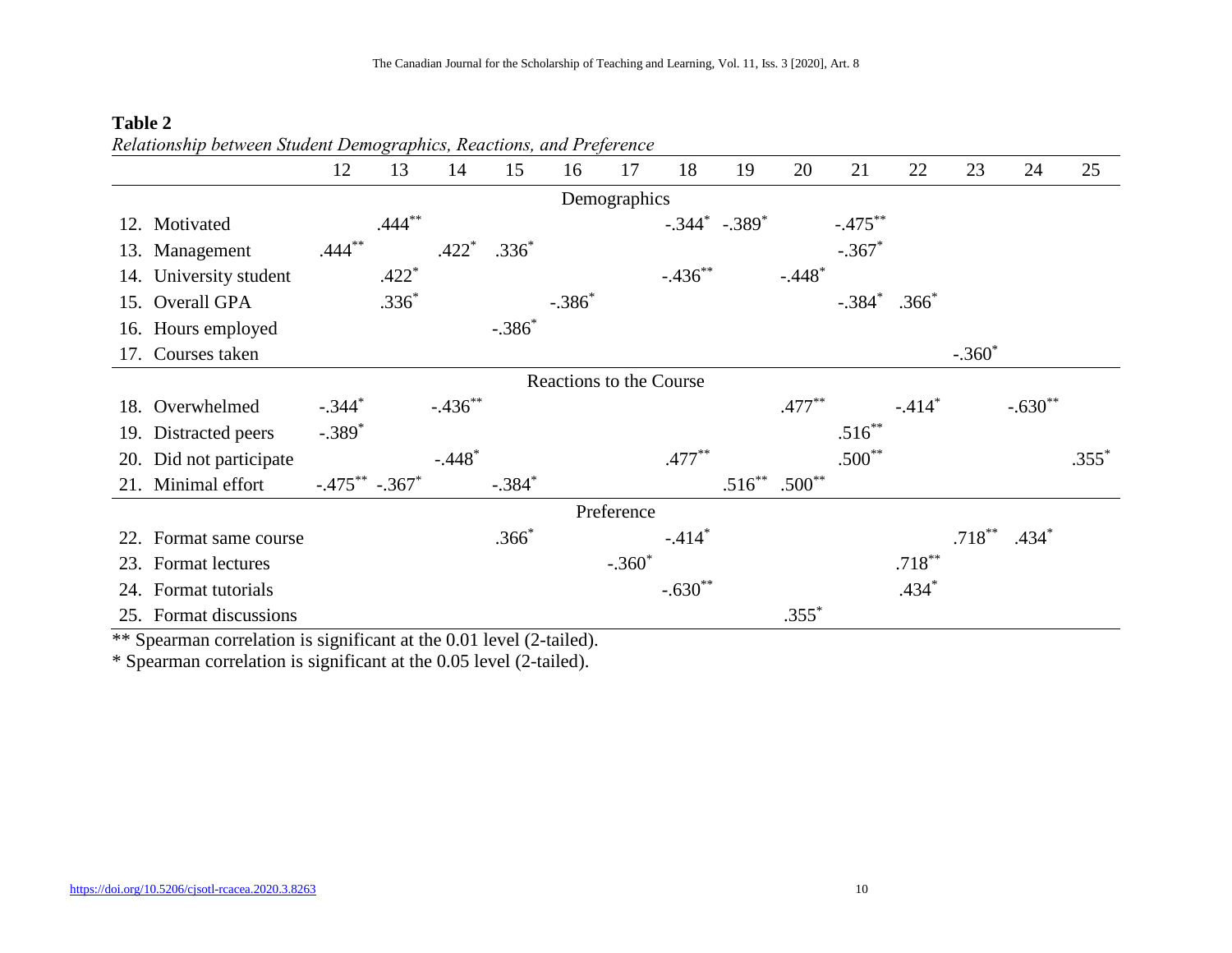Students with higher overall GPA (15) also worked fewer hours or were not employed (16) were less prone to give the activities minimal effort (21) and had a stronger preference for a blended or online course format (lower preference for face-to-face, 22). Students who were taking a larger number of courses at the time of the survey (17) also had a lower preference for blended or online lectures (higher for F2F lectures, 23). Likewise, students who were overwhelmed (18) were also more likely to be disengaged ( $r = 0.37$ ,  $N = 32$ ,  $p < 0.05$ ), to not participate in the activities (20), to have a lower preference for blended or online tutorials / a stronger preference for F2F tutorials (24), and a stronger preference for a F2F course format (22). Finally, students who reported not actually participating in the activities (20) were also more likely to feel overwhelmed with information and resources (18), to give a minimal effort (21), and more likely to prefer a blended or online discussion format (25).

#### **Discussion**

Our findings indicate that students in these courses were generally engaged with the blended learning components of the course, and most of them agreed that this course improved their understanding of key concepts. Specifically, students were somewhat engaged behaviourally  $(M = 3)$  and somewhat more engaged cognitively  $(M = 3.6)$  and emotionally  $(M = 3.5)$ . Notably, students typically agreed on these statements with small standard deviations in each of these categories  $(SD = 0.7, 0.6, \text{ and } 0.6, \text{ respectively}).$ 

This research supports authors advocating for blended learning such as Garrison and Vaughn (2008) by showcasing the ability for blended learning to engage students. Our findings also extend those of previous studies such as Ginns and Ellis (2007), Henrie and colleagues (2015), and Montgomery and colleagues (2015) by indicating that blended learning, in this context, engaged students cognitively and emotionally more than behaviourally. This might imply that instructors of blended learning courses in DH and DDS courses consider how they might encourage behavioural engagement since student autonomy and participation both inside and outside of the classroom are key tenets of blended learning (Garrison & Vaughan, 2008). As it has been shown that students' perceptions of their sense of engagement with the blended learning experience are highly connected to their achievement in a course (Owston et al., 2013), perhaps future studies could consider how each of cognitive, emotional, and behavioural engagement with blended learning impact student performance and this could provide some motivation for students to engage with learning from each of these aspects.

In response to our second question, our findings indicate that students were generally satisfied with the blended learning components of the course, and most of them agreed that they would take another blended course in the future after this experience. It has been shown that the use of videos in dental education increases students' satisfaction with their learning experience (August et al., 2018). Our study extends this finding by noting that, in general, the DH and DDS students in this study were satisfied with blended learning in general (which often includes the use of videos). This supports studies in other subject areas such as Hernández Nanclares and Pérez Rodriguez (2016), Lin and colleagues (2016), and Umek and colleagues (2015), whom all found that students in higher education courses (in various countries and subjects) were generally satisfied with blended learning experiences.

Students in these courses were generally satisfied and, specifically, enjoyed the style of the laboratories and the in-class lectures. Similar to previous studies (e.g., Gianoni-Capenakas et al., 2019), our research found that laboratories and clinic hours provided a good opportunity for dental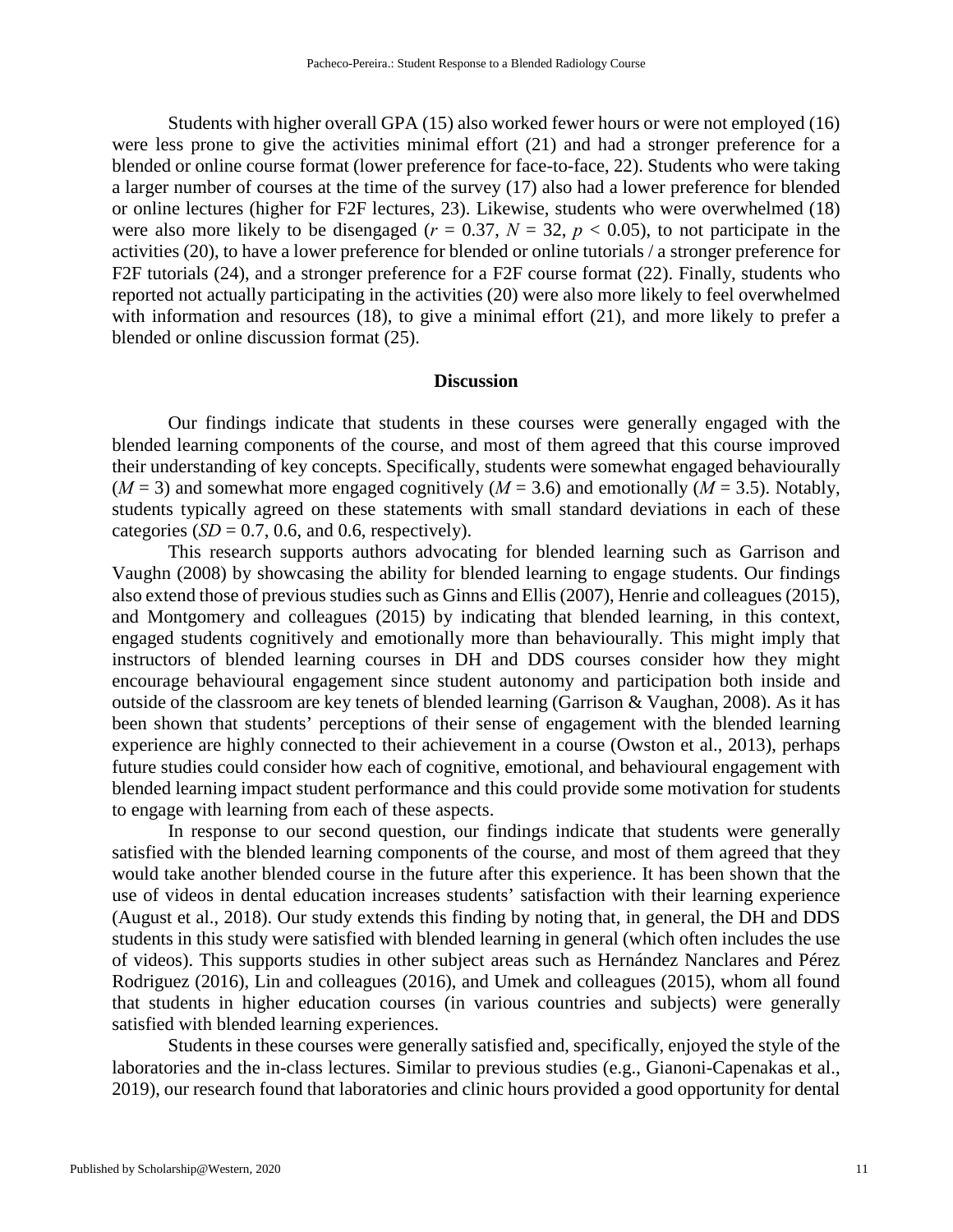students to practice the material they were learning, and in-class lectures allowed them to have direct access to instructors to ask them for help. Participants saw value in the online activities and appreciated how the online and F2F course components enhanced each other; reflecting findings from Rahman and colleagues (2015) who found that students who felt that the aspects of blended learning were useful to them were more likely to be satisfied with their course.

Our findings suggest the use of blended learning in future DH and DDS courses may both engage and satisfy students. If a DH or DDS course aims to blend their content, we would suggest they ensure materials provide students with a variety of learning opportunities (in this case, extra practice images, cases, etc.), are coherent and connected with each other and in-class interactions (e.g., the clinic preparation videos before in-clinic practice) and be prepared to offer additional assistance as required by students. This may require instructors to re-think their time distributions to both in-class and out-of-class interactions (Alammary et al., 2014). Our results show that students who are more emotionally and behaviourally engaged tend to be more satisfied, enjoy the course more and are be more likely to prefer taking another blended course.

Our findings also indicate that engagement and satisfaction are related in complex ways to a variety of student background factors such as students' motivation, management skills, years of experience as a university student, hours dedicated to other responsibilities such as employment, and the number of courses taken. These findings align with studies of academic motivation (Usher & Morris, 2012; Schunk et al., 2012), self-regulated learning (Boechler et al., 2017; Zimmerman & Labuhn, 2012), active cognitive processing (Clark & Mayer, 2016; Sweller, 2012), and other internal and external conditions and states that learners bring to the learning context (Roehrig et al., 2012). Our study also shows how some of these background factors are related to students feeling overwhelmed with information and resources, which in turn possibly contributes to their disengagement and, not surprisingly, leads them to have a lower preference for blended or online activities or courses.

Students in blended learning courses are expected to be actively involved (Dzuiban et al., 2004) and will find it very hard to make sense or learn actively on their own without certain conducive skills such as self-regulation (Azevedo et al., 2008). Overwhelmed and disengaged students might prefer a F2F format because, in this setting, instructors and teaching assistants traditionally assume a greater responsibility for students' learning (e.g., deciding for and preparing a lecture) making students' task of learning less overwhelming, more predictable and manageable. This strongly suggests that it is also important to ensure that students have access to essential resources or skills that enable them to actively participate and take greater responsibility for their own learning in order to promote students' engagement and satisfaction in blended or online learning experiences.

A significant limitation of this study was the representativeness of the sample. A challenge of any survey research is finding and recruiting participants from the target population and it was no different for this research group (33% response rate). It is unknown whether those who volunteered to participate in this project were inherently different from those who did not. Hence, our results should not be freely generalized.

# **Conclusion**

Our findings suggest that student-centered blended learning guided activities may engage and satisfy DH students' as they learn to interpret dental radiographs. Students were generally satisfied with the blended learning components of the course, and most of them agreed that they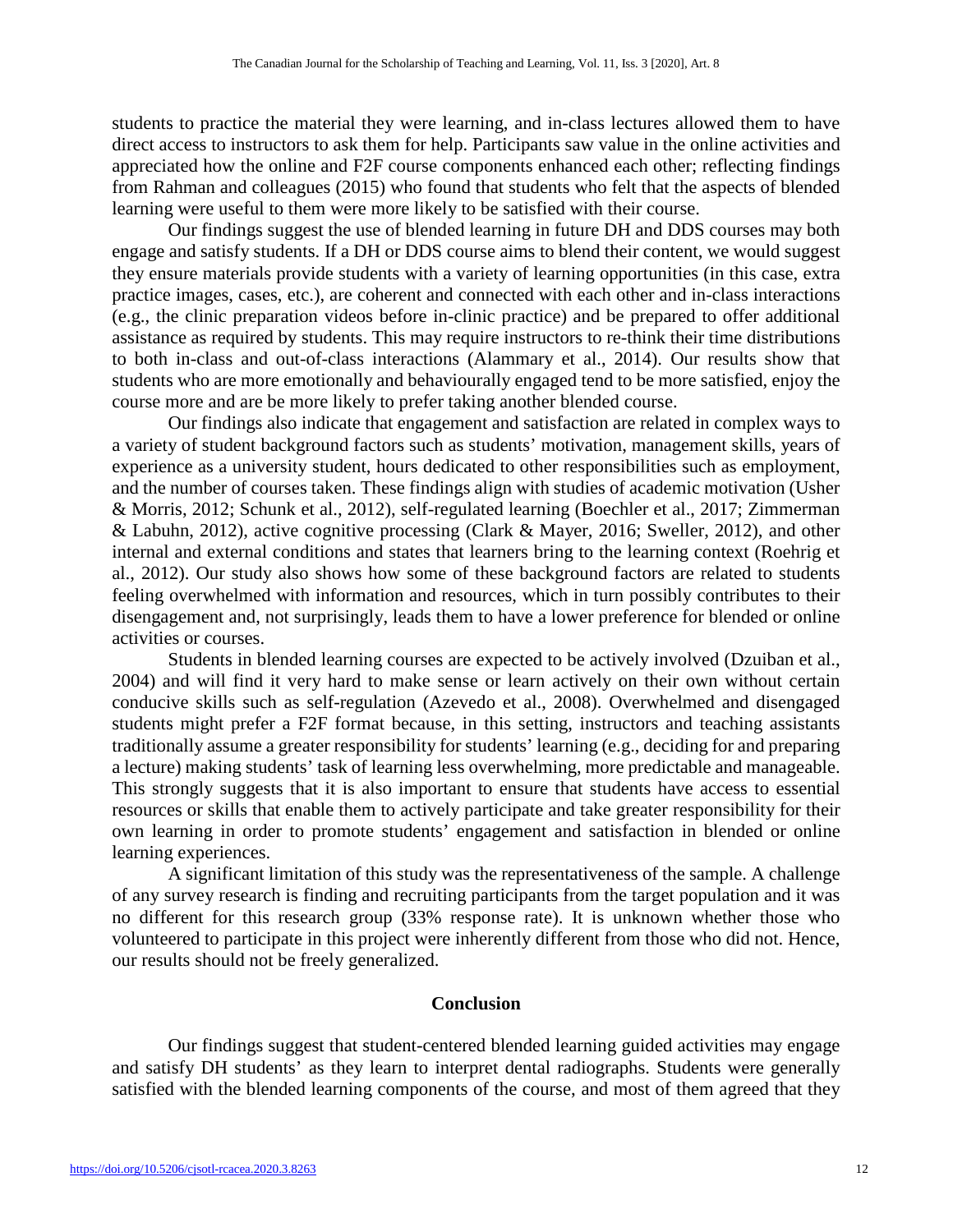would take another blended course in the future after this experience. Moreover, students enjoyed the style of the laboratories and the in-class lectures. Laboratories provided a good opportunity for students to practice the material they were learning, and in-class lectures allowed them to have direct access to instructors for help. Participants appreciated how the online and F2F course components enhanced each other. They were able to see the connection between lectures, quizzes, and laboratories.

The students were generally engaged with the blended learning components of the course, and most of them agreed that this course has improved their understanding of key concepts. Students appreciated the support received from the instructors. Furthermore, they appreciated the interactions they had during the laboratories with other students that also provided a sense of support in the course. However, to ensure that all students are fully engaged and satisfied, more attention is required to ensure all students have the resources and skills to actively learn on their own.

# **References**

- Alammary, A., Sheard, J., & Carbone, A. (2014). Blended learning in higher education: Three different design approaches. *Australasian Journal of Educational Technology, 30*(4), 440- 454.<https://doi.org/10.14742/ajet.693>
- Alrushiedat, N., & Olfman, L. (2013). Aiding participation and engagement in a blended learning environment. *Journal of Information Systems Education, 24*(2), 133-145. <https://aisel.aisnet.org/jise/vol24/iss2/5>
- August, J., Boyd, L., & Giblin-Scanlon, L. (2018). Bridging the theory-practice gap with dental hygiene instrumentation videos. *Journal of Dental Education*, *82*(9), 961-967. <https://doi.org/10.21815/JDE.018.095>
- Azevedo, R., Moos, D. C., Greene, J. A., Winters, F. I., & Cromley, J. G. (2008). Why is externally-facilitated regulated learning more effective than self-regulated learning with hypermedia?. *Educational Technology Research and Development*, 56(1), 45-72. <https://doi.org/10.1007/s11423-007-9067-0>
- Bates, S., & Galloway, R. (2012). The inverted classroom in a large enrolment introductory physics course: A case study. Paper presented at *HEA STEAM Conference* in London, UK. [https://www2.ph.ed.ac.uk/~rgallowa/Bates\\_Galloway.pdf](https://www2.ph.ed.ac.uk/%7Ergallowa/Bates_Galloway.pdf)
- Bernard, R. M., Borokhovski, E., Schmid, R., Tamim, R., & Abrami, P. (2014). A meta-analysis of blended learning and technology use in higher education: From the general to the applied. *Journal of Computing in Higher Education, 26*(1), 87-122. <https://doi.org/10.1007/s12528-013-9077-3>
- Boechler, P., deJong, E., Ingraham, M., & Marin, L. F. (2017). Student behaviour and performance in relation to interaction with on-line activities in a postsecondary music course. *International Journal for Infonomics, 10*(1), 1273-1280. <https://doi.org/10.20533/iji.1742.4712.2017.0156>
- Clark, R. C., & Mayer, R. E. (2016). *E-learning and the science of instruction: Proven guidelines for consumers and designers of multimedia learning*. John Wiley & Sons.
- Dzuiban, C., Hartman, J., & Moskal, P. (2004). Blended learning. *EDUCAUSE Centre for Applied Research (ECAR) Research Bulletin.* (7), 1-12. <http://net.educause.edu/ir/library/pdf/erb0407.pdf>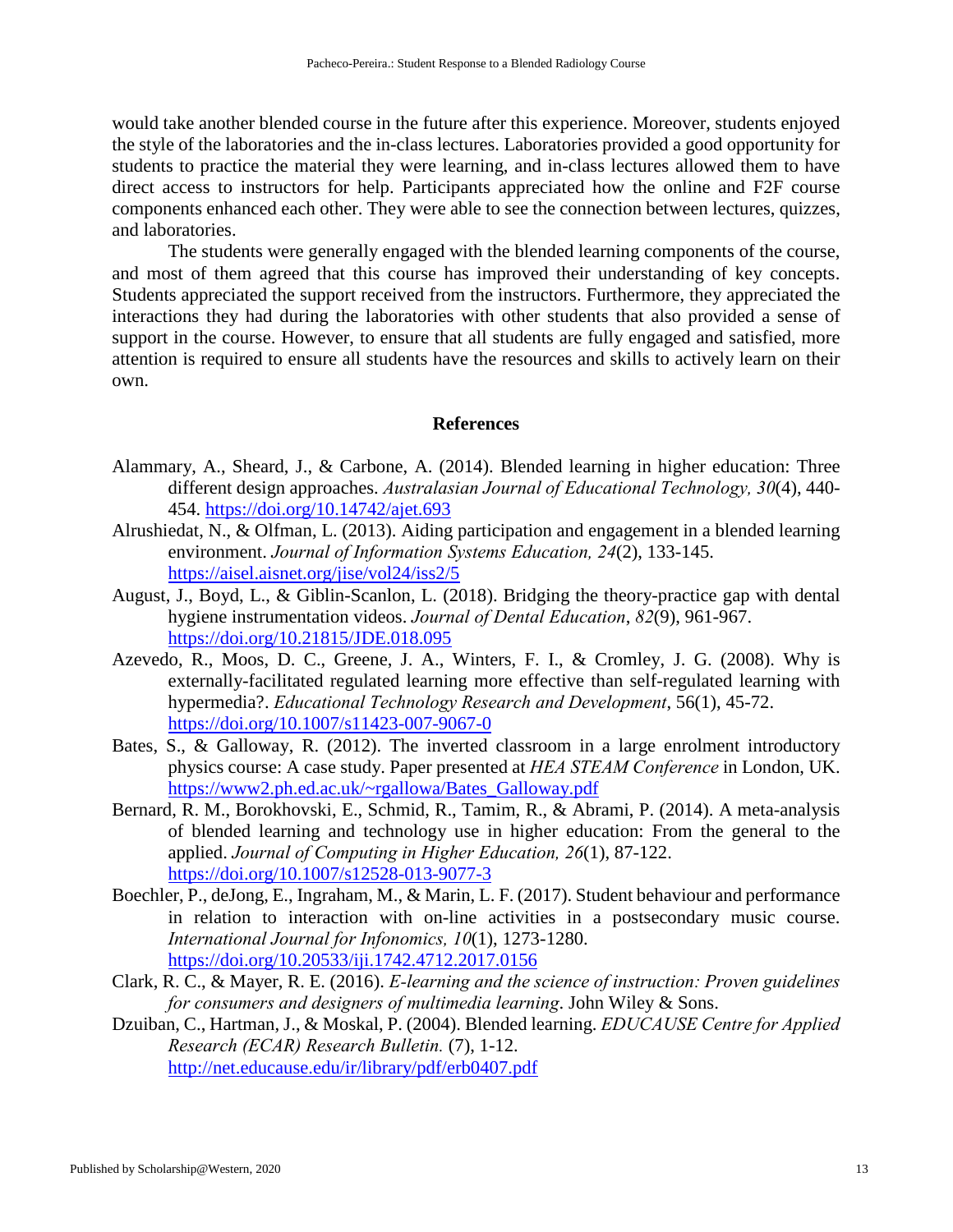- Fredricks, J. A., Blumenfeld, P., Friedel, J., & Paris, A. (2005). School engagement. In K. Moore & L. Lippman (Eds.), *What do children need to flourish?* (Vol. 3, pp. 305-321). Springer.
- Garrison, D. R., & Vaughan, N. D. (2008). *Blended learning in higher education: Framework, principles, and guidelines*. Jossey-Bass.
- Gianoni-Capenakas, S., Lagravere, M., Pacheco-Pereira, C., & Yacyshyn, J. (2019). [Effectiveness](https://www.ncbi.nlm.nih.gov/pubmed/31133621)  [and perceptions of flipped learning model in dental education: A systematic review.](https://www.ncbi.nlm.nih.gov/pubmed/31133621) *Journal of Dental Education*, *83*(8), 935-945.<https://doi.org/10.21815/jde.019.109>
- Ginns, P., & Ellis, R. (2007). Quality in blended learning: Exploring the relationships between online and face-to-face teaching and learning. *The Internet and Higher Education, 10*(1), 53e64[. https://doi.org/10.1016/j.iheduc.2006.10.003](https://doi.org/10.1016/j.iheduc.2006.10.003)
- Henrie, C. R., Bodily, R., Manwaring, K. C., & Graham, C. R. (2015). Exploring intensive longitudinal measures of student engagement in blended learning. *International Review of Research in Open and Distributed Learning, 16*(3), 131-155. <https://doi.org/10.19173/irrodl.v16i3.2015>
- Hernández Nanclares, N., & Pérez Rodríguez, M. (2016). Students' satisfaction with a blended instructional design: The potential of "flipped classroom" in higher education. *Journal of Interactive Media in Education,* (1), 1-12.<https://doi.org/10.5334/jime.397>
- Lin, S.-Y., Aiken, J. M., Seaton, D. T., Douglas, S. S., Greco, E. F., Thoms, B. D., & Schatz, M. F. (2016). Exploring university students' engagement with online video lectures in a blended introductory mechanics course. *Physics Education. 13*, 020138. <https://arxiv.org/abs/1603.03348>
- Lin, Y. C., Chung, P., Yeh, R. C., & Chen, Y. C. (2016). An empirical study of college students' learning satisfaction and continuance intention to stick with a blended e-learning environment. *International Journal of Emerging Technologies in Learning, 11*(2), 63-66. <https://www.learntechlib.org/p/172220/>
- Means, B., Toyama, Y., Murphy, R., & Baki, M. (2013). The effectiveness of online and blended learning: A meta-analysis of the empirical literature. *Teachers College Record, 115*(3), 1- 47.<https://www.tcrecord.org/library/abstract.asp?contentid=16882>
- Montgomery, A. P., Hayward, D. V., Dunn, W., Carbonaro, M., & Amrhein, C. G. (2015). Blending for student engagement: Lessons learned for MOOCs and beyond. *Australasian Journal of Educational Technology, 31*(6), 657-670.<https://doi.org/10.14742/ajet.1869>
- Moskal, P., Thompson, K., & Futch, L. (2015). Enrollment, engagement, and satisfaction in the blendkit faculty development open, online course. *Online Learning, 19*(4), 100-111. <https://www.learntechlib.org/p/183874/>
- Osgerby, J. (2013). Students' perceptions of the introduction of a blended learning environment: An exploratory case study. *Accounting Education, 22*(1), 85-99. <https://doi.org/10.1080/09639284.2012.729341>
- Owston, R., York, D., & Murtha, S. (2013). Student perceptions and achievement in a university blended learning strategic initiative. *The Internet and Higher Education, 18*, 38-46. <https://doi.org/10.1016/j.iheduc.2012.12.003>
- Pacheco-Pereira, C., Senior, A., Green, J., Watson, E., Rasmussen, K., & Compton, S. (2019). Assessing students' confidence in interpreting dental radiographs following a blended learning module. *International Journal of Dental Hygiene*. <https://doi.org/10.1111/idh.12394>